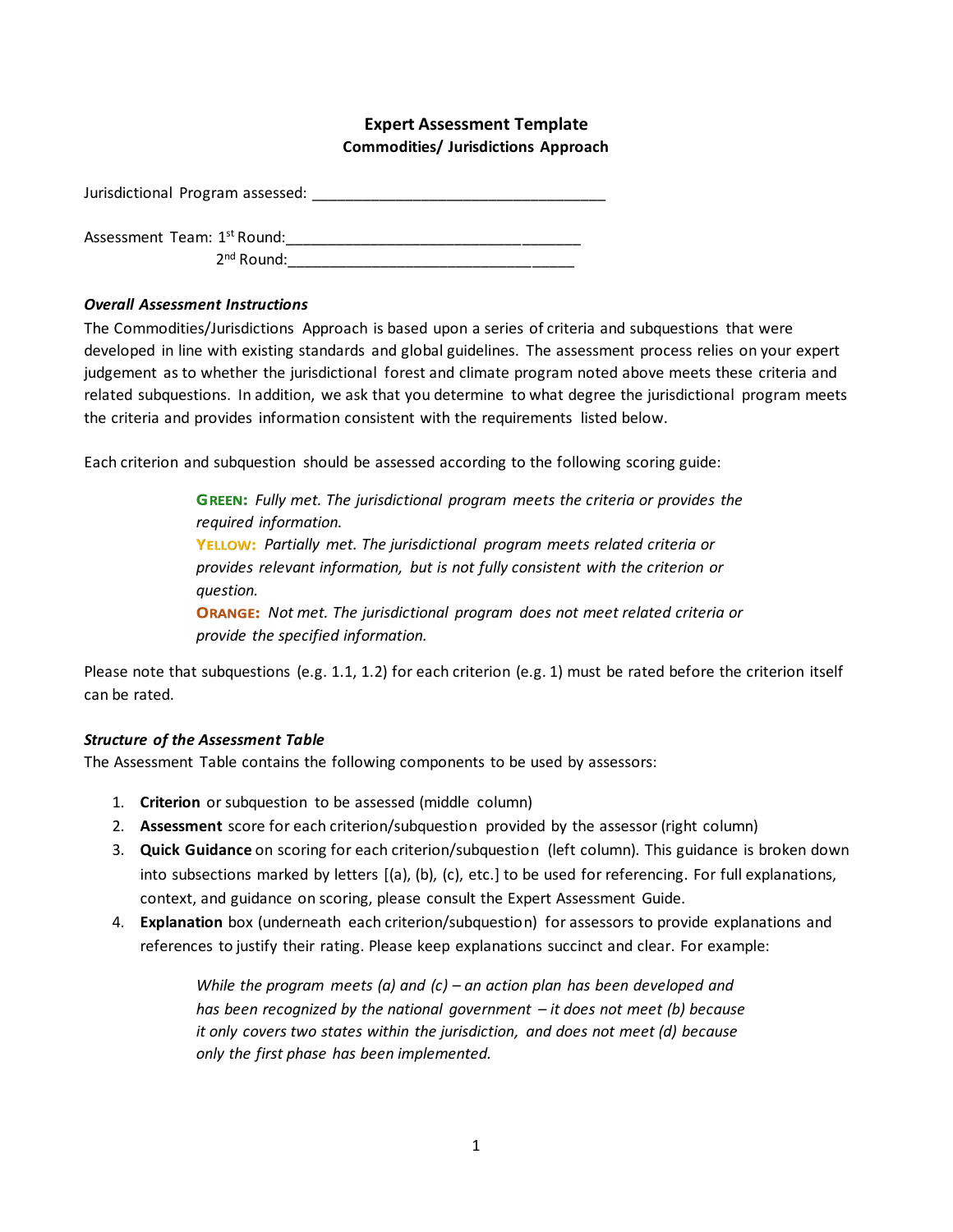Below each criterion in the "Supporting text" box, please copy-paste relevant information from the supporting documents submitted by each jurisdiction. Please note references according to the following short titles of the documents attached with this Assessment Packet:

| <b>CJA Criteria:</b> | <b>Document</b><br>Number(s): | <b>Documentation Submitted (Short Title):</b>                                                                                                                                                                                                                                               |
|----------------------|-------------------------------|---------------------------------------------------------------------------------------------------------------------------------------------------------------------------------------------------------------------------------------------------------------------------------------------|
| <b>Criterion 1</b>   | 1A<br>1B<br>etc               | Documented strategy to reduce deforestation, guiding REDD+<br>$\bullet$<br>documents, or sustainable landscapes national or sub-national action<br>plan (Action Plan)                                                                                                                       |
| <b>Criterion 2</b>   |                               | Evidence of jurisdictional reference level (FREL)<br>$\bullet$<br>Details on national or subnational MRV system (MRV Plan)<br>$\bullet$<br>Schedule of results reporting, applicable criteria or standards (Reporting<br>$\bullet$<br>Plan)                                                 |
| <b>Criterion 3</b>   |                               | Overview of national policies, laws, regulations pertaining to social and<br>٠<br>environmental safeguards;<br>Jurisdictional program safeguards plan/approach to environmental and<br>$\bullet$<br>social safeguards,<br>National Safeguard Information System submissions to UNFCCC.<br>٠ |
| <b>Criterion 4</b>   |                               | National commitment to jurisdictional program<br>$\bullet$<br>International initiatives that partner / support to jurisdictional program<br>$\bullet$                                                                                                                                       |
| <b>Criterion 5</b>   |                               | Information on stakeholder engagement processes and consultations,<br>٠<br>and list of participating stakeholders;<br>Stakeholder consultation and engagement plan for the duration of<br>$\bullet$<br>implementation, including a grievance redress mechanism.                             |

*Supporting Documents for CJA Assessment*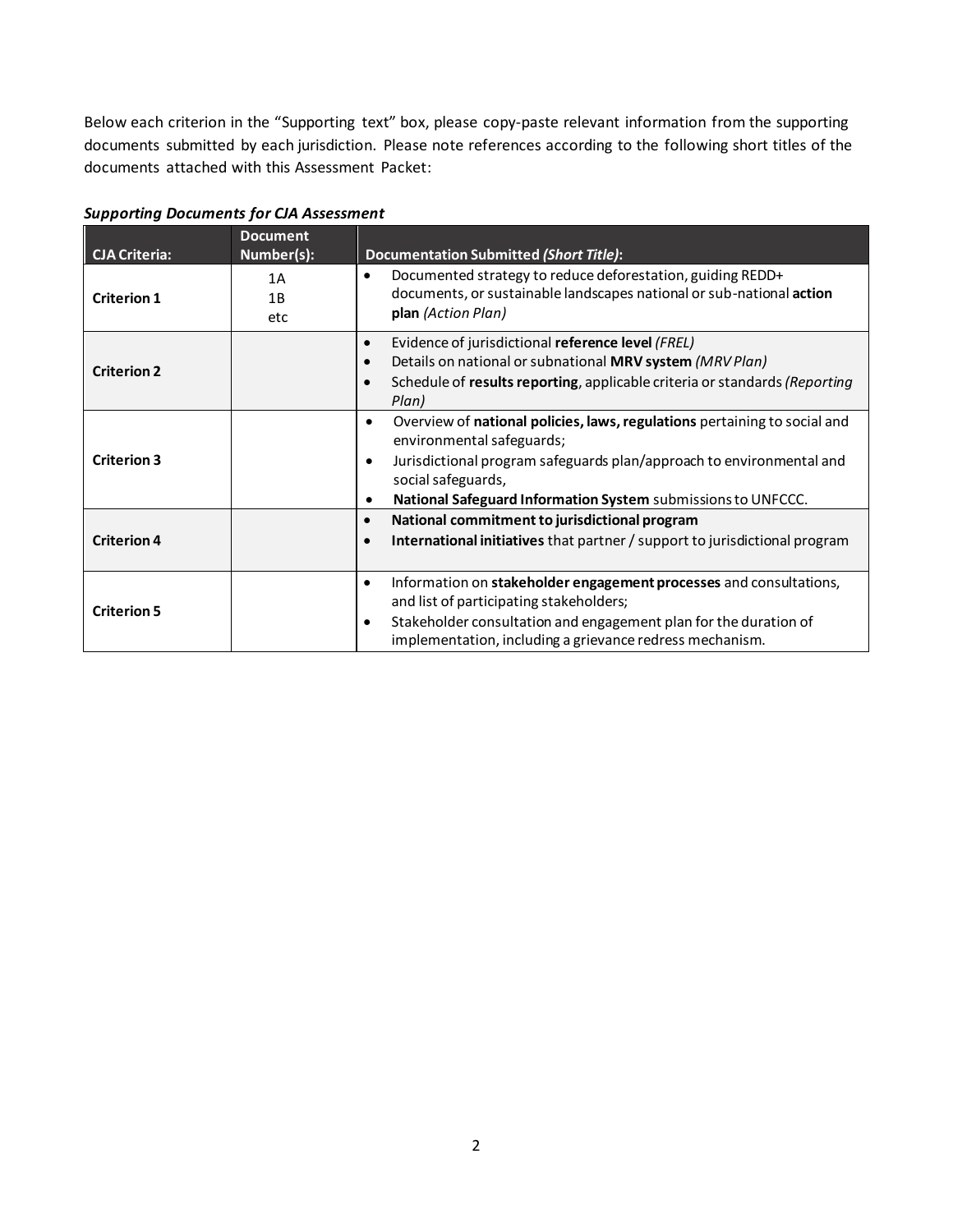| <b>Quick Guidance</b>                                                                                                                                                                                    | <b>Criteria and Subquestions</b>                                                                                                                                                                                                                                                                                                                                                                   | <b>Assessment</b><br>(Green,<br>Yellow,<br>Orange) |
|----------------------------------------------------------------------------------------------------------------------------------------------------------------------------------------------------------|----------------------------------------------------------------------------------------------------------------------------------------------------------------------------------------------------------------------------------------------------------------------------------------------------------------------------------------------------------------------------------------------------|----------------------------------------------------|
| <b>GREEN:</b> Fully met. The<br>jurisdictional program fully<br>meets the criterion or<br>subquestion.                                                                                                   | Criterion 1: A strategy for how to reduce emissions from<br>forests and other lands whilst increasing agricultural<br>productivity and improving livelihoods<br>Explanation:                                                                                                                                                                                                                       |                                                    |
| Subquestions 1.1 and 1.2 must<br>be Green in order for Criterion 1<br>to be Green. Subquestion 1.3<br>must be Green or Yellow in order<br>for Criterion 1 to be Green.                                   |                                                                                                                                                                                                                                                                                                                                                                                                    |                                                    |
| <b>YELLOW: Partially met. The</b><br>jurisdictional program partially<br>meets the criterion or<br>subquestion.                                                                                          |                                                                                                                                                                                                                                                                                                                                                                                                    |                                                    |
| Criterion 1 should be marked<br>Yellow if either subquestion 1.1<br>or 1.2 is marked Yellow.                                                                                                             |                                                                                                                                                                                                                                                                                                                                                                                                    |                                                    |
| <b>ORANGE: Not met. The</b><br>jurisdictional program does not<br>yet meet the criterion or<br>subquestion.                                                                                              |                                                                                                                                                                                                                                                                                                                                                                                                    |                                                    |
| Criterion 1 should be marked<br>Orange if either subquestion 1.1<br>or 1.2 is marked Orange.                                                                                                             |                                                                                                                                                                                                                                                                                                                                                                                                    |                                                    |
| <b>GREEN:</b> A strategy or action<br>plan (a) has been developed, (b)<br>covers the whole jurisdiction, (c)<br>is recognized by the relevant<br>government, and (d) is largely<br>under implementation. | 1.1 Is a strategy or action plan to reduce deforestation adopted<br>and being implemented for the entirety of the relevant<br>national-scale or subnational jurisdiction? (Jurisdiction is<br>defined in this case as a full country, or one or more politically-<br>defined areas that are no more than one administrative level<br>below the national level, e.g. a state or province. Note that |                                                    |
| YELLOW: The program meets<br>(a), above, but does not meet<br>(b), (c), and/or (d)                                                                                                                       | while policy measures, monitoring, and safeguards should cover<br>a full jurisdiction, on the ground activities may cover only<br>specific portions of the jurisdiction.)                                                                                                                                                                                                                          |                                                    |
| <b>ORANGE:</b> A plan has not been<br>developed [i.e. does not meet<br>$(a)$ , above]                                                                                                                    | Explanation:                                                                                                                                                                                                                                                                                                                                                                                       |                                                    |
| <b>GREEN:</b> The plan (a) identifies<br>forest-related emissions, and its<br>proposal can reasonably be<br>expected to result in reduced<br>emissions beyond the life of the                            | 1.2 Does this strategy or action plan contain a feasible plan for<br>how emissions reductions from forests will be achieved in the<br>jurisdiction, including by addressing the main drivers of<br>deforestation?<br>Explanation:                                                                                                                                                                  |                                                    |
| program. (b) The plan identifies<br>the main drivers of                                                                                                                                                  |                                                                                                                                                                                                                                                                                                                                                                                                    |                                                    |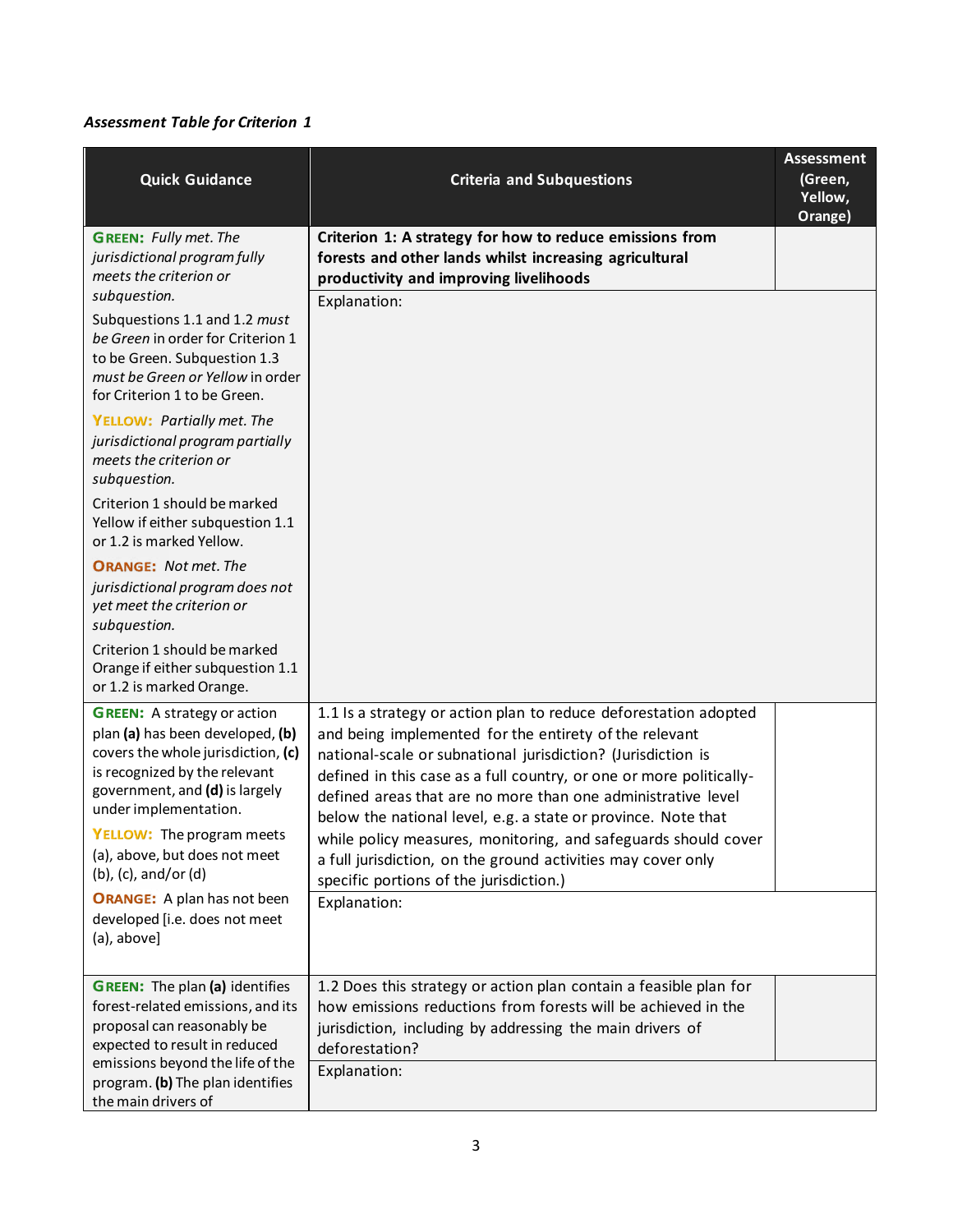| deforestation and emissions,<br>and (c) presents approaches to<br>address them.<br>YELLOW: The plan meets (a),<br>above. However, it does not<br>meet (b) and/or (c) above<br><b>ORANGE:</b> The plan does not<br>meet (a) above, and does not<br>meet (b) and/or (c) as well                                                                                             |                                                                                                                                                                                                                                                                                                                                                                     |
|---------------------------------------------------------------------------------------------------------------------------------------------------------------------------------------------------------------------------------------------------------------------------------------------------------------------------------------------------------------------------|---------------------------------------------------------------------------------------------------------------------------------------------------------------------------------------------------------------------------------------------------------------------------------------------------------------------------------------------------------------------|
| <b>GREEN:</b> Implementation of the<br>plan would (a) permit<br>continuation or enhancement of<br>agricultural production, while<br>(b) protecting standing forests.<br>The plan (c) specifically<br>addresses agriculture.<br>YELLOW: The plan (d) does not<br>impede or clearly constrain<br>agricultural production.<br>However, (a) or (c), above, may<br>not be met. | 1.3 Are the results of the program expected to include the<br>continuation/ enhancement of agriculture, while protecting<br>standing forests? (For example, does the program envision the<br>continuation of agriculture, or include elements such as land<br>use planning, enforcement, and technical assistance on<br>agricultural productivity?)<br>Explanation: |
| <b>ORANGE:</b> The plan (e) might<br>impede or constrain agricultural<br>production.                                                                                                                                                                                                                                                                                      |                                                                                                                                                                                                                                                                                                                                                                     |

|                  | <b>Supporting text</b>                                                                |           |  |
|------------------|---------------------------------------------------------------------------------------|-----------|--|
|                  | Copy relevant text from submitted documents below to demonstrate the basis of scoring |           |  |
| decisions above  |                                                                                       |           |  |
| <b>Criterion</b> | <b>Relevant text</b>                                                                  | Reference |  |
|                  |                                                                                       |           |  |
|                  |                                                                                       |           |  |
|                  |                                                                                       |           |  |
|                  |                                                                                       |           |  |
|                  |                                                                                       |           |  |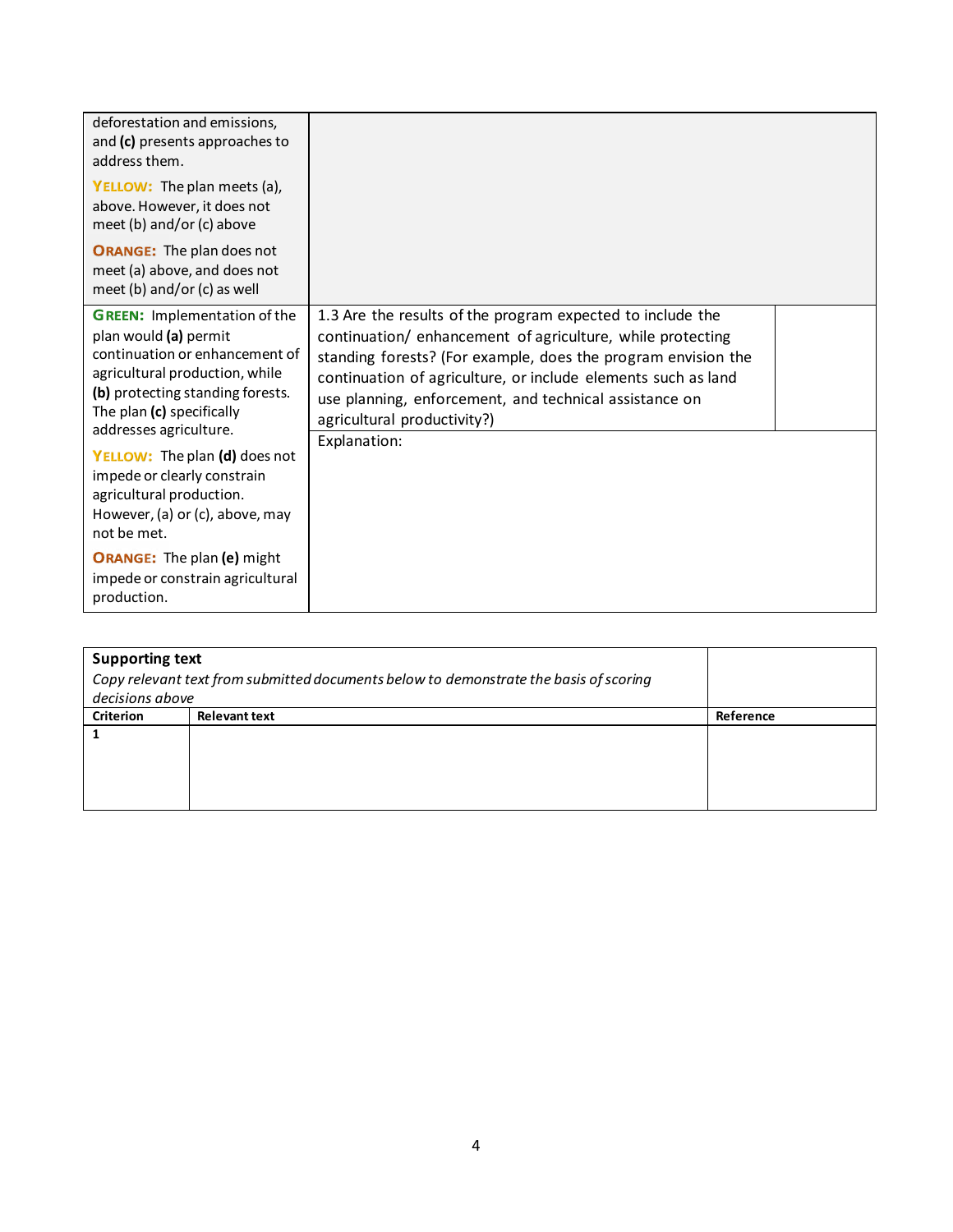| <b>Quick Guidance</b>                                                                                                                                                                                                                                                                                                    | <b>Criteria and Subquestions</b>                                                                                                               | <b>Assessment</b><br>(Green,<br>Yellow, |
|--------------------------------------------------------------------------------------------------------------------------------------------------------------------------------------------------------------------------------------------------------------------------------------------------------------------------|------------------------------------------------------------------------------------------------------------------------------------------------|-----------------------------------------|
| <b>GREEN:</b> Fully met. The<br>jurisdictional program fully<br>meets the criterion or<br>subquestion.                                                                                                                                                                                                                   | Criterion 2: A system for measuring and monitoring reductions<br>in greenhouse gas emissions from deforestation and an<br>established baseline | Orange)                                 |
| Subquestions 2.1 -2.6 must be<br>Green in order for Criterion 1 to<br>be Green.                                                                                                                                                                                                                                          | Explanation:                                                                                                                                   |                                         |
| <b>YELLOW: Partially met. The</b><br>jurisdictional program partially<br>meets the criterion or<br>subquestion.                                                                                                                                                                                                          |                                                                                                                                                |                                         |
| Criterion 2 should be marked<br>Yellow if any subquestion from<br>2.1-2.6 is marked Yellow.                                                                                                                                                                                                                              |                                                                                                                                                |                                         |
| <b>ORANGE:</b> Not met. The<br>jurisdictional program does not<br>yet meet the criterion or<br>subquestion.                                                                                                                                                                                                              |                                                                                                                                                |                                         |
| Criterion 2 should be marked<br>Orange if any subquestion from<br>2.1-2.6 is marked Orange.                                                                                                                                                                                                                              |                                                                                                                                                |                                         |
| <b>GREEN:</b> The program (a) has a<br>REDD+ or other landscape-level                                                                                                                                                                                                                                                    | 2.1 Has reference level (measured in tonnes of CO2e) been<br>finalized by the jurisdictional program?                                          |                                         |
| reference level. This reference<br>level (b) covers the entire<br>jurisdiction, (c) will serve as the<br>benchmark for the strategy/plan<br>from Criterion 1, (d) is measured<br>in CO2 equivalent, and (e) is not<br>expected to change during the<br>program implementation period<br>other than technical corrections | Explanation:                                                                                                                                   |                                         |
| YELLOW: A reference level is<br>(e) in an advanced stage of<br>development but not yet<br>finalized. It meets (b), (c), and<br>(d), above.                                                                                                                                                                               |                                                                                                                                                |                                         |
| <b>ORANGE:</b> The program does<br>not meet (a) or (e) above, or it<br>does not meet (b) or (d).                                                                                                                                                                                                                         |                                                                                                                                                |                                         |
| <b>GREEN:</b> The reference level (a)<br>has been reviewed or assessed<br>by independent 3 <sup>rd</sup> party                                                                                                                                                                                                           | 2.2 Has this reference level been assessed and approved by an<br>independent 3rd party?<br>Explanation:                                        |                                         |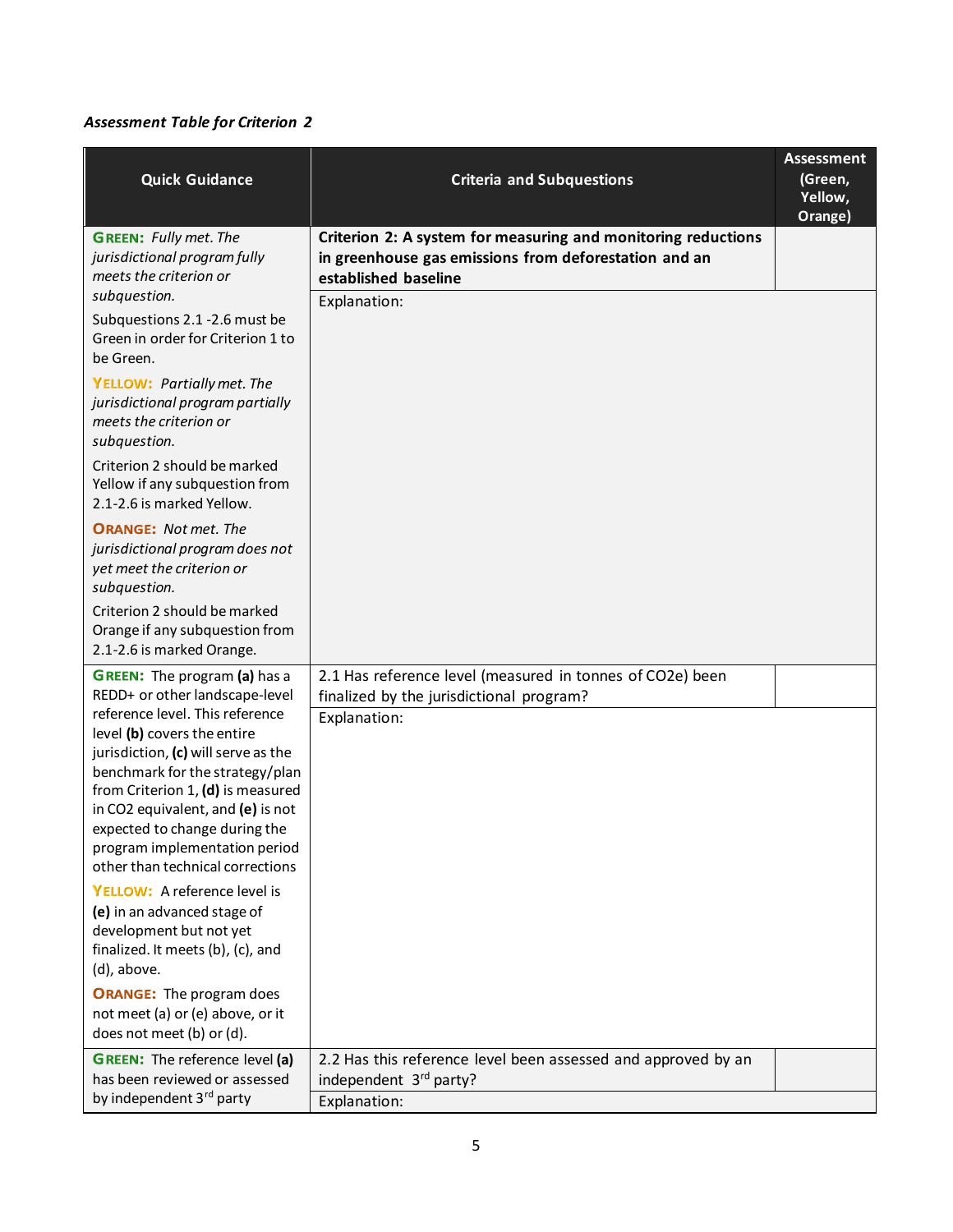| experts, and (b) the experts<br>have approved and affirmed<br>that the reference level meets<br>good practice guidelines.<br>Examples: certification<br>validation, major multi/bilateral<br>results-based payment program,<br>or other endorsement of quality.<br>YELLOW: The reference level<br>meets (a) but not (b) above.<br>Example: Technically assessment<br>of REDD+ levels under the<br>UNFCCC do not include official |                                                                                                                                           |  |
|----------------------------------------------------------------------------------------------------------------------------------------------------------------------------------------------------------------------------------------------------------------------------------------------------------------------------------------------------------------------------------------------------------------------------------|-------------------------------------------------------------------------------------------------------------------------------------------|--|
| approval.<br><b>ORANGE:</b> The reference level<br>does not meet (a), above, or (c)<br>has been found inconsistent<br>with best practices.                                                                                                                                                                                                                                                                                       |                                                                                                                                           |  |
| <b>GREEN:</b> The program (a) has a<br>system to measure, monitor,<br>and report forest-related                                                                                                                                                                                                                                                                                                                                  | 2.3 Is a robust monitoring system in place to allow<br>measurements of net emissions reductions consistent with the<br>assessed baseline? |  |
| emissions, which (b) covers the<br>whole jurisdiction, (c) is fully<br>operational, and (d) is consistent<br>with the National Forest<br>Monitoring System, where<br>available, or inconsistencies<br>have been explained. The<br>measurements (e) are consistent<br>with the reference level, and (f)<br>the results permit a clear<br>understanding of effects on<br>emissions and deforestation<br>rates.                     | Explanation:                                                                                                                              |  |
| <b>YELLOW:</b> The program meets<br>(a), (b), (e) and (f), but not (c),<br>above, and/or does not fully<br>meet (d).                                                                                                                                                                                                                                                                                                             |                                                                                                                                           |  |
| <b>ORANGE:</b> The program does<br>not meet (a), or meets (a) but<br>not (b), or does not meet (e).                                                                                                                                                                                                                                                                                                                              |                                                                                                                                           |  |
| <b>GREEN:</b> Program results (a) are<br>measured according to the MMR<br>system from 2.3, (b) are<br>reported at least twice per 5-<br>year period, (c) are transparent<br>and accessible to stakeholders,<br>and (d) are released often<br>enough to allow detection of                                                                                                                                                        | 2.4 Is there periodic monitoring of and reporting results against<br>the reference level?<br>Explanation:                                 |  |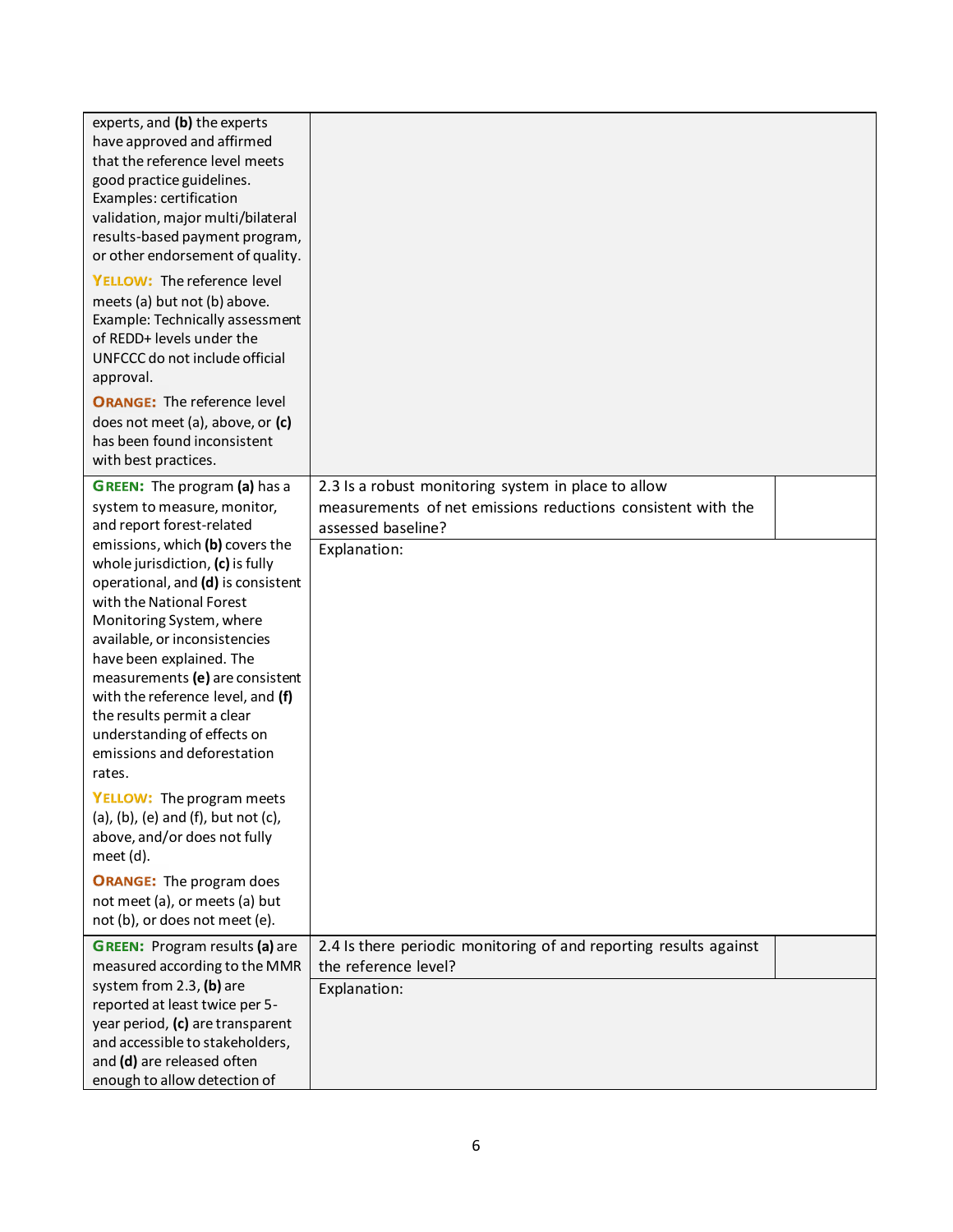| increases in emissions or<br>deforestation.<br><b>YELLOW:</b> The program meets<br>(a), above, but not (b), (c), or (d).<br>However, results (e) are<br>reported at least once per 5-year<br>period, (f) are available upon<br>request, and (g) are likely<br>released often enough to allow<br>detection of increases in<br>emissions or deforestation.<br><b>ORANGE: Program results do</b><br>not meet (a), above, or do not<br>meet at least (e) and/or (f).                                                                                                                                                                                                                                                  |                                                                                                                     |  |
|-------------------------------------------------------------------------------------------------------------------------------------------------------------------------------------------------------------------------------------------------------------------------------------------------------------------------------------------------------------------------------------------------------------------------------------------------------------------------------------------------------------------------------------------------------------------------------------------------------------------------------------------------------------------------------------------------------------------|---------------------------------------------------------------------------------------------------------------------|--|
| <b>GREEN:</b> The results reported<br>(a) are below the assessed<br>baseline, indicating a reduction<br>in emissions from benchmark<br>values                                                                                                                                                                                                                                                                                                                                                                                                                                                                                                                                                                     | 2.5 Are the measured results below the agreed baseline? (Once<br>reporting and verification begins)<br>Explanation: |  |
| YELLOW: n/a<br><b>ORANGE:</b> The results do not<br>meet (a), i.e. are at or above the<br>assessed baseline, indicating an<br>increase or lack of change in<br>emission values                                                                                                                                                                                                                                                                                                                                                                                                                                                                                                                                    |                                                                                                                     |  |
| <b>GREEN:</b> The program results (a)<br>are or have been reviewed/<br>assessed by independent 3rd<br>party experts, (b) are or have<br>been verified/approved by these<br>experts. Review happens (c) at<br>least once every 5 years, and (d)<br>the data and assumptions used<br>are found to be consistent with<br>reference levels and good<br>practice. Examples of<br>verification processes:<br>certifications verification,<br>acceptance of results by major<br>multi/bilateral results based<br>payment program, or other<br>equivalent endorsement.<br>YELLOW: The results meet (a)<br>and (c) above, but not (b).<br><b>ORANGE:</b> The results do not<br>meet (a) and/or (c), or do not<br>meet (d). | 2.6 Are results verified or approved by an independent 3rd party<br>every 5 years at a minimum?<br>Explanation:     |  |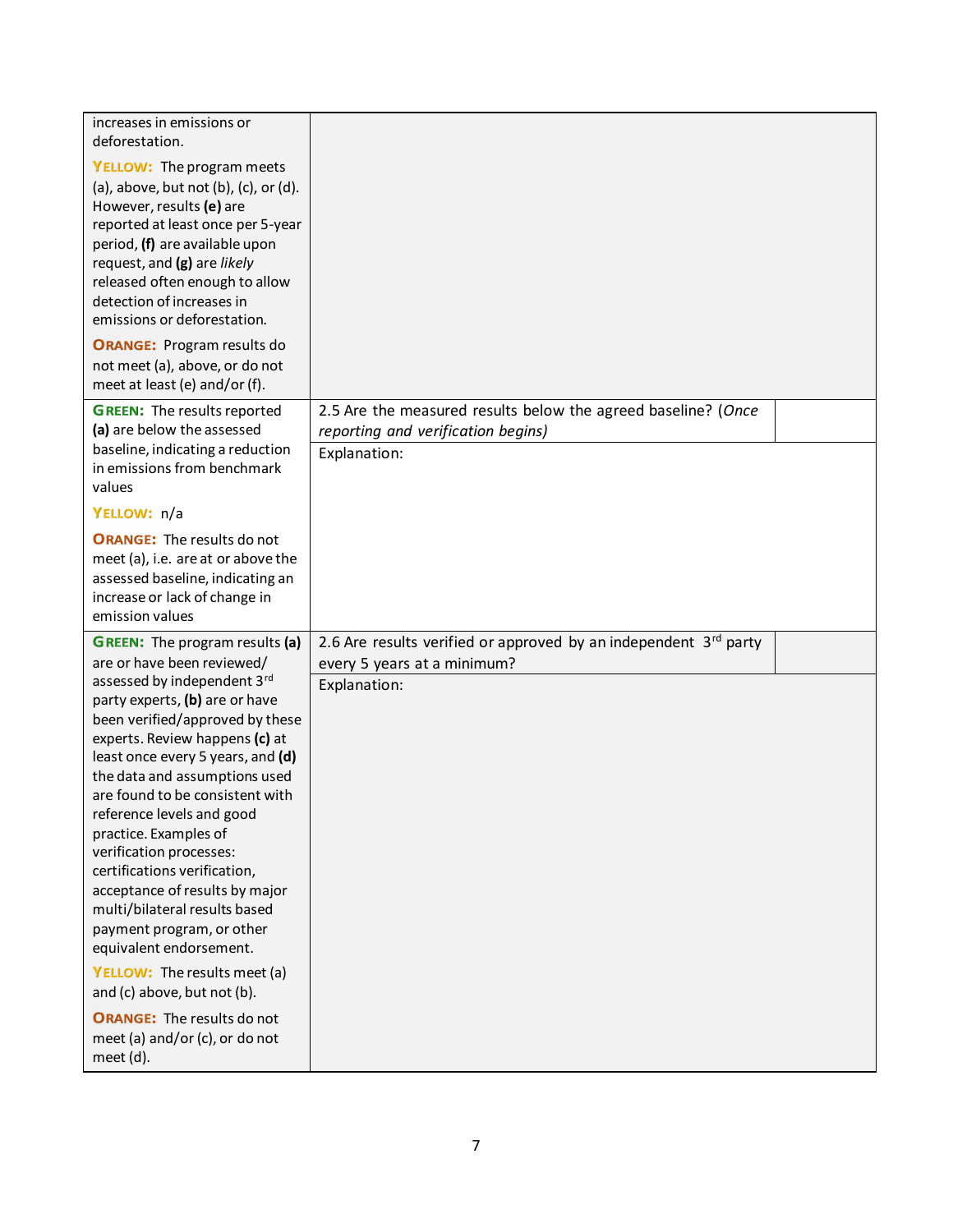| Only applies: If the review and<br>verification process from<br>criterion 2.6 happens only once<br>per 5-year period.                                                                        | 2.7 If verification/ approval is not more frequent than every 5<br>years, is reporting of measured results carried out at least once<br>in the interim period?<br>Explanation: |  |
|----------------------------------------------------------------------------------------------------------------------------------------------------------------------------------------------|--------------------------------------------------------------------------------------------------------------------------------------------------------------------------------|--|
| <b>GREEN:</b> Reporting of measured<br>results (a) happens at least once<br>in the interim period, i.e.<br>reporting happens at least twice<br>every 5 years (same as 2.4<br>$reason (b)$ ). |                                                                                                                                                                                |  |
| YELLOW: n/a                                                                                                                                                                                  |                                                                                                                                                                                |  |
| <b>ORANGE: Results are not</b><br>reported in the interim period<br>between verification events                                                                                              |                                                                                                                                                                                |  |
| Only applies to second and<br>subsequent program periods.                                                                                                                                    | 2.8 Over time: For each subsequent program period, is the<br>baseline increasingly ambitious, to lead towards zero emissions                                                   |  |
| <b>GREEN:</b> The reference level for                                                                                                                                                        | over time?                                                                                                                                                                     |  |
| subsequent program periods (a)<br>has been adjusted to reflect<br>recent data, and (b) is more<br>ambitious than the previous<br>reference level                                             | Explanation:                                                                                                                                                                   |  |
| YELLOW: n/a                                                                                                                                                                                  |                                                                                                                                                                                |  |
| <b>ORANGE: Subsequent</b><br>reference levels do not meet (b),<br>above                                                                                                                      |                                                                                                                                                                                |  |

|                  | <b>Supporting text</b><br>Copy relevant text from submitted documents below to demonstrate the basis of scoring<br>decisions above |           |  |
|------------------|------------------------------------------------------------------------------------------------------------------------------------|-----------|--|
| <b>Criterion</b> | <b>Relevant text</b>                                                                                                               | Reference |  |
|                  |                                                                                                                                    |           |  |
|                  |                                                                                                                                    |           |  |
|                  |                                                                                                                                    |           |  |
|                  |                                                                                                                                    |           |  |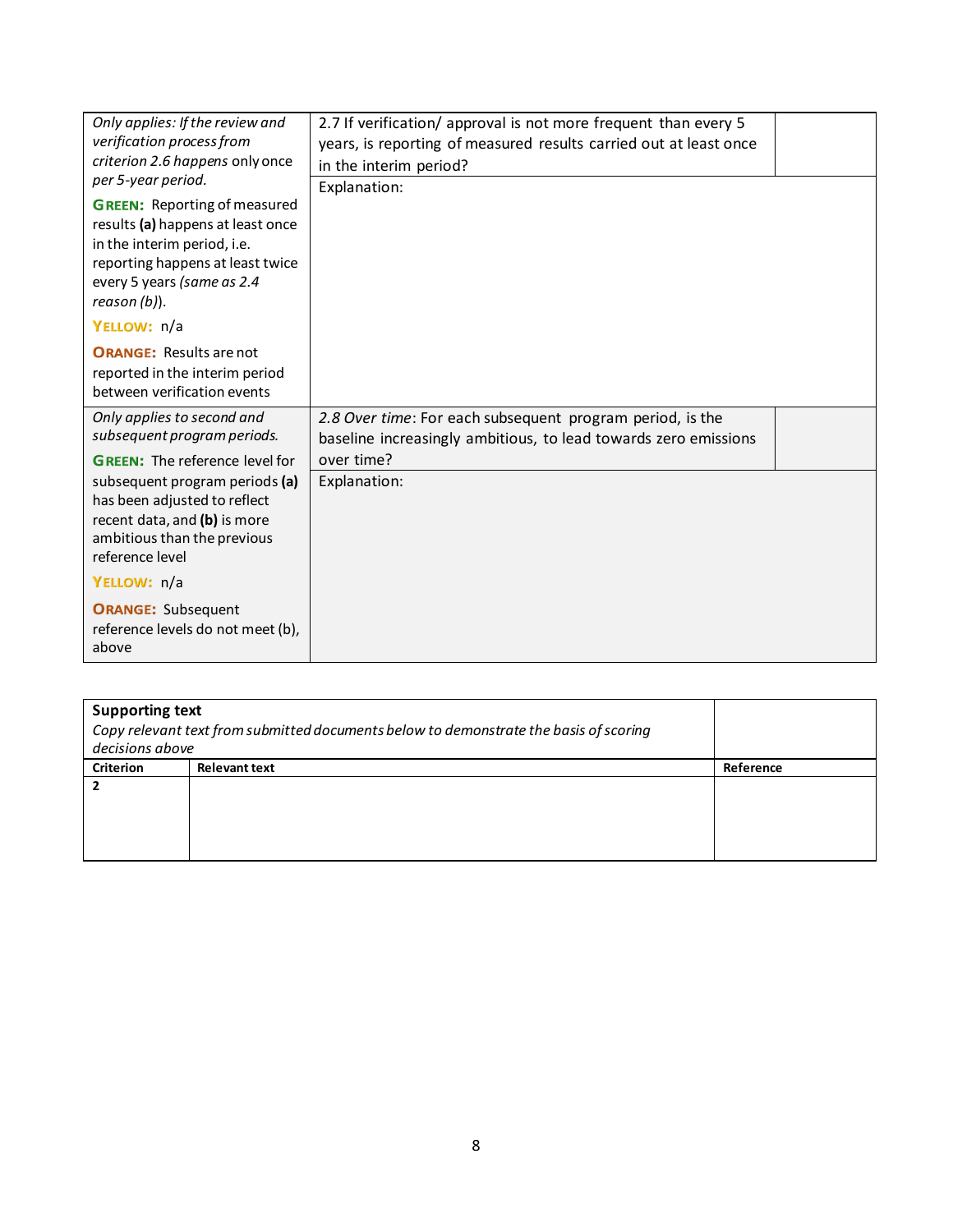| <b>Quick Guidance</b>                                                                                                                                                                                                                   | <b>Criteria and Subquestions</b>                                                                                                                                                                                                                                                                           | <b>Assessment</b><br>(Green,<br>Yellow,<br>Orange) |
|-----------------------------------------------------------------------------------------------------------------------------------------------------------------------------------------------------------------------------------------|------------------------------------------------------------------------------------------------------------------------------------------------------------------------------------------------------------------------------------------------------------------------------------------------------------|----------------------------------------------------|
| <b>GREEN:</b> Fully met. The<br>jurisdictional program fully meets                                                                                                                                                                      | Criterion 3: A commitment to adhere to social and<br>environmental safeguards and monitor these efforts                                                                                                                                                                                                    |                                                    |
| the criterion or subquestion.<br>Subquestions 3.1 and 3.3 must be<br>assessed as Green for this<br>Criterion to be marked Green.<br>Subquestion 3.4 must be<br>assessed as Green or Yellow for<br>this Criterion to be marked<br>Green. | Explanation:                                                                                                                                                                                                                                                                                               |                                                    |
| <b>YELLOW: Partially met. The</b><br>jurisdictional program partially<br>meets the criterion or<br>subquestion.                                                                                                                         |                                                                                                                                                                                                                                                                                                            |                                                    |
| This criterion should be marked<br>as Yellow if subquestions 3.1 or<br>3.3 are assessed as Yellow.                                                                                                                                      |                                                                                                                                                                                                                                                                                                            |                                                    |
| <b>ORANGE: Not met. The</b><br>jurisdictional program does not<br>yet meet the criterion or<br>subquestion.                                                                                                                             |                                                                                                                                                                                                                                                                                                            |                                                    |
| This criterion should be marked<br>as Orange if subquestions 3.1 or<br>3.3 are assessed as Orange.                                                                                                                                      |                                                                                                                                                                                                                                                                                                            |                                                    |
| <b>GREEN:</b> The program (a) has in<br>place policies, laws, regulations,<br>or plans to address social and<br>environmental risks, and plans to<br>report how these risks are<br>addressed; (b) these policies are                    | 3.1 Does the program have in place relevant policies, laws and<br>regulations and/or safeguard plan(s) to address social and<br>environmental risks of the strategy or action plan, and to<br>address and respect relevant social and environmental<br>safeguards, including the UNFCCC Cancun safeguards? |                                                    |
| consistent with UNFCCC Cancun<br>Safeguards and relevant national<br>or multilateral safeguards; (c)<br>and the policies are in force and<br>under implementation.                                                                      | Explanation:                                                                                                                                                                                                                                                                                               |                                                    |
| <b>YELLOW:</b> The program meets (a)<br>and (b), above, but not (c).<br>Policies are expected to be<br>implemented in the near future.                                                                                                  |                                                                                                                                                                                                                                                                                                            |                                                    |
| <b>ORANGE:</b> The programs does<br>not meet (a) and/or (b).                                                                                                                                                                            |                                                                                                                                                                                                                                                                                                            |                                                    |
| <b>GREEN:</b> The program's country<br>(a) has in place the UNFCCC-                                                                                                                                                                     | 3.2 Is the country's national-level Safeguard Information<br>System in place and operational?                                                                                                                                                                                                              |                                                    |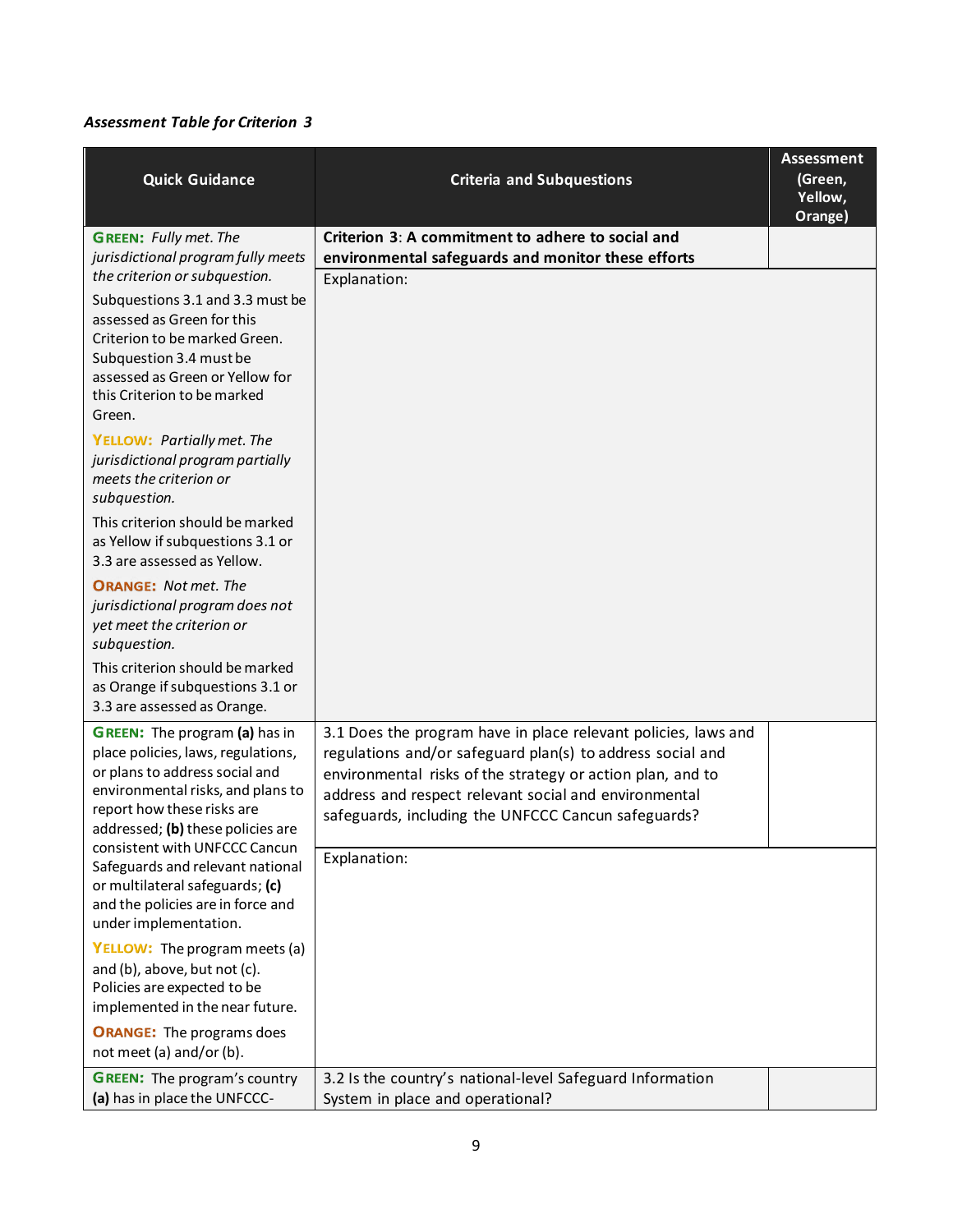| specified system for Cancun<br>safeguards in REDD+, and (b) the<br>system is fully operational,<br>providing regular information on<br>how safeguards are being<br>addressed and respected.<br><b>YELLOW:</b> The country meets (a)<br>but not (b) - information is not<br>being shared regularly.<br><b>ORANGE:</b> The country does not | Explanation:                                                                                                                                                                                   |  |
|-------------------------------------------------------------------------------------------------------------------------------------------------------------------------------------------------------------------------------------------------------------------------------------------------------------------------------------------|------------------------------------------------------------------------------------------------------------------------------------------------------------------------------------------------|--|
| meet $(a)$ .                                                                                                                                                                                                                                                                                                                              |                                                                                                                                                                                                |  |
| Applies once the program is<br>under implementation<br><b>GREEN:</b> The program (a) has a<br>system in place to monitor how<br>safeguards are being addressed                                                                                                                                                                            | 3.3 Once under implementation, is this Safeguard Information<br>System, or another system, being used to monitor and<br>regularly report on how the safeguards are addressed and<br>respected? |  |
| and respected (may be the<br>Safeguard Information System or<br>another system), and (b) the<br>system is reporting on these<br>issues regularly.                                                                                                                                                                                         | Explanation:                                                                                                                                                                                   |  |
| <b>YELLOW:</b> The program meets (a)<br>but not (b).                                                                                                                                                                                                                                                                                      |                                                                                                                                                                                                |  |
| <b>ORANGE:</b> The program does not<br>meet $(a)$ .                                                                                                                                                                                                                                                                                       |                                                                                                                                                                                                |  |
| <b>GREEN:</b> The safeguard<br>monitoring system (a) provides<br>relevant information to                                                                                                                                                                                                                                                  | 3.4 Is this information accessible to all stakeholders on a<br>regular basis?                                                                                                                  |  |
| stakeholders. This information<br>(b) is easily accessible or<br>available to all stakeholders upon<br>request, and (c) is provided<br>regularly to stakeholders.                                                                                                                                                                         | Explanation:                                                                                                                                                                                   |  |
| YELLOW: The system meets (a)<br>and $(b)$ but not $(c)$ .                                                                                                                                                                                                                                                                                 |                                                                                                                                                                                                |  |
| <b>ORANGE:</b> The system does not<br>meet (a) and/or (b).                                                                                                                                                                                                                                                                                |                                                                                                                                                                                                |  |
| <b>GREEN:</b> The program's<br>identified safeguards and<br>approach (a) is the same as or<br>consistent with the national<br>safeguards approach or is<br>consistent with the emerging<br>approach, if national approach is<br>under development (program<br>approach may go beyond the<br>national approach).                           | 3.5 Are the relevant safeguards identified for the program<br>consistent with the national safeguards approach for REDD+?                                                                      |  |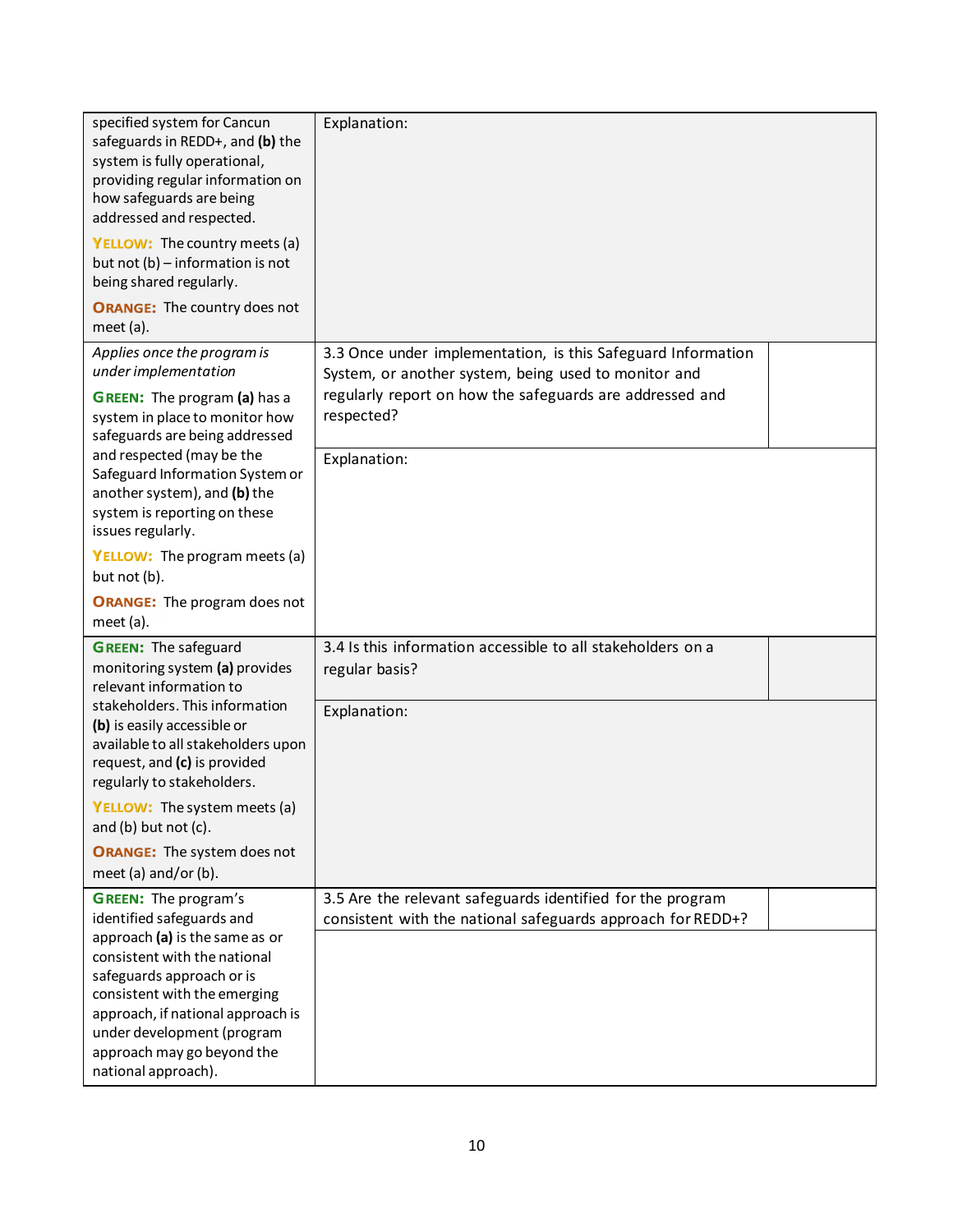| <b>YELLOW:</b> The program's<br>safeguards approach does not<br>meet (a) but $(b)$ does not<br>undermine or contradict the<br>national approach.                              |                                                                                                                                                                           |
|-------------------------------------------------------------------------------------------------------------------------------------------------------------------------------|---------------------------------------------------------------------------------------------------------------------------------------------------------------------------|
| <b>ORANGE:</b> The approach does<br>not meet (a) or (b).                                                                                                                      |                                                                                                                                                                           |
| <b>GREEN:</b> The program (a)<br>contributes relevant information<br>to the national Safeguards<br>Information System and for the<br>summary for submission to the<br>UNFCCC. | 3.6 Is the program contributing to the national safeguards<br>information system and the summary of information on<br>safeguards submitted to the UNFCCC?<br>Explanation: |
| YELLOW: n/a                                                                                                                                                                   |                                                                                                                                                                           |
| <b>ORANGE:</b> The program does not<br>meet $(a)$ .                                                                                                                           |                                                                                                                                                                           |
| <b>GREEN:</b> The program's country<br>(a) has regularly submitted their                                                                                                      | 3.7 Has the country submitted their summary of information<br>on safeguards to the UNFCCC?                                                                                |
| summary of how the Cancun<br>safeguards are being addressed<br>to the UNFCCC through National<br>Communications or other<br>channels.                                         | Explanation:                                                                                                                                                              |
| YELLOW: The country does not<br>meet (a) but (b) has provided at<br>least one of the required<br>summaries.                                                                   |                                                                                                                                                                           |
| <b>ORANGE:</b> The country has not<br>met (a) or (b).                                                                                                                         |                                                                                                                                                                           |

| <b>Supporting text</b> |                                                                                       |           |
|------------------------|---------------------------------------------------------------------------------------|-----------|
|                        | Copy relevant text from submitted documents below to demonstrate the basis of scoring |           |
| decisions above        |                                                                                       |           |
| <b>Criterion</b>       | <b>Relevant text</b>                                                                  | Reference |
|                        |                                                                                       |           |
|                        |                                                                                       |           |
|                        |                                                                                       |           |
|                        |                                                                                       |           |
|                        |                                                                                       |           |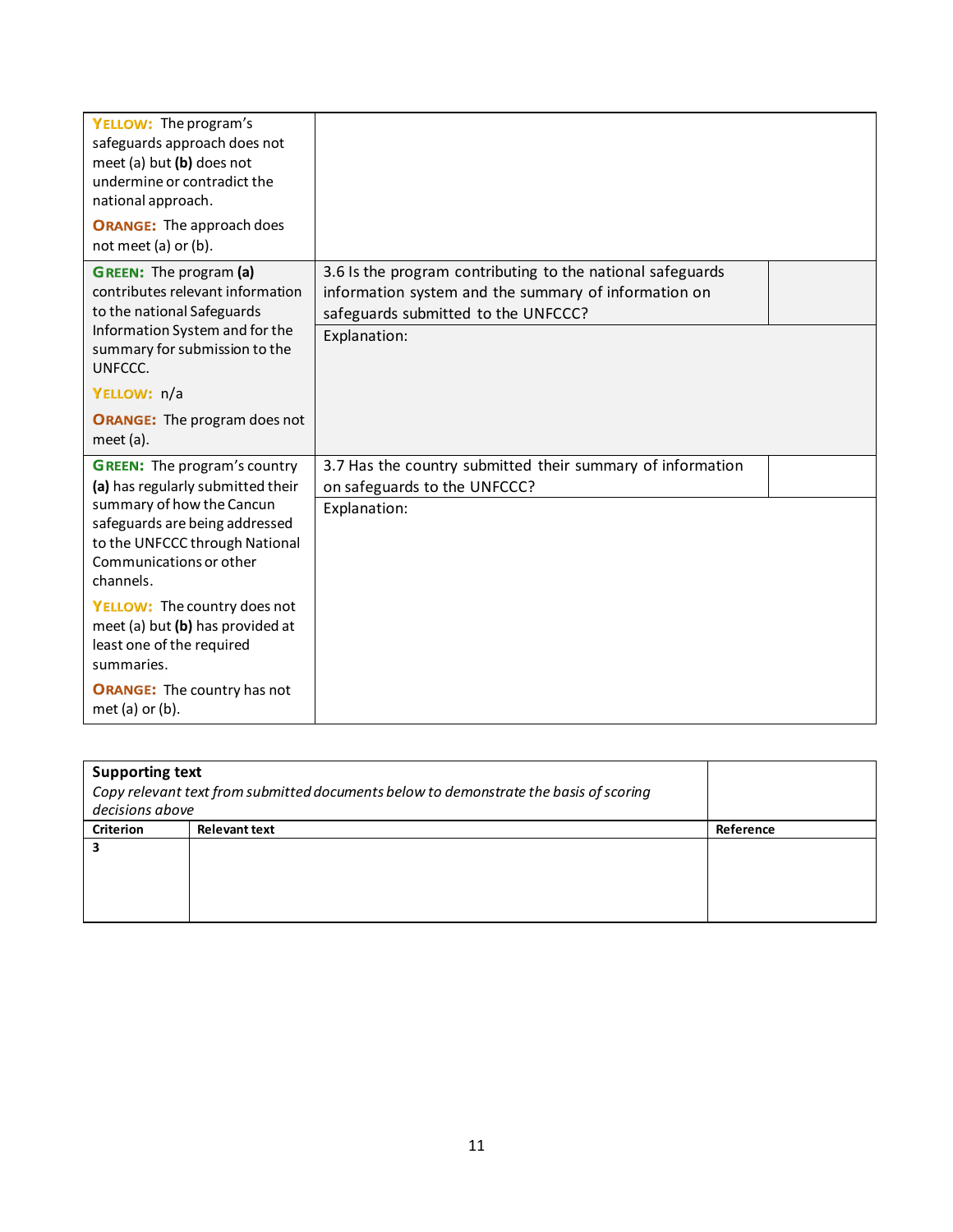| <b>Criteria and Subquestions</b>                                                                                                                                                                                                                                                                     | <b>Assessment</b><br>(Green,<br>Yellow,<br>Orange) |
|------------------------------------------------------------------------------------------------------------------------------------------------------------------------------------------------------------------------------------------------------------------------------------------------------|----------------------------------------------------|
| Criterion 4: High-level political commitment to, and support<br>for, the program's design and implementation from<br>government partners                                                                                                                                                             |                                                    |
|                                                                                                                                                                                                                                                                                                      |                                                    |
|                                                                                                                                                                                                                                                                                                      |                                                    |
|                                                                                                                                                                                                                                                                                                      |                                                    |
|                                                                                                                                                                                                                                                                                                      |                                                    |
|                                                                                                                                                                                                                                                                                                      |                                                    |
| 4.1 Does the program demonstrate the support and<br>commitment of high-level officials in country and/or sub-<br>national jurisdiction (for example through statements of<br>support by the president, minister or governor, or through<br>incorporation into national development plans or sectoral |                                                    |
| Explanation:                                                                                                                                                                                                                                                                                         |                                                    |
|                                                                                                                                                                                                                                                                                                      | Explanation:<br>strategies)?                       |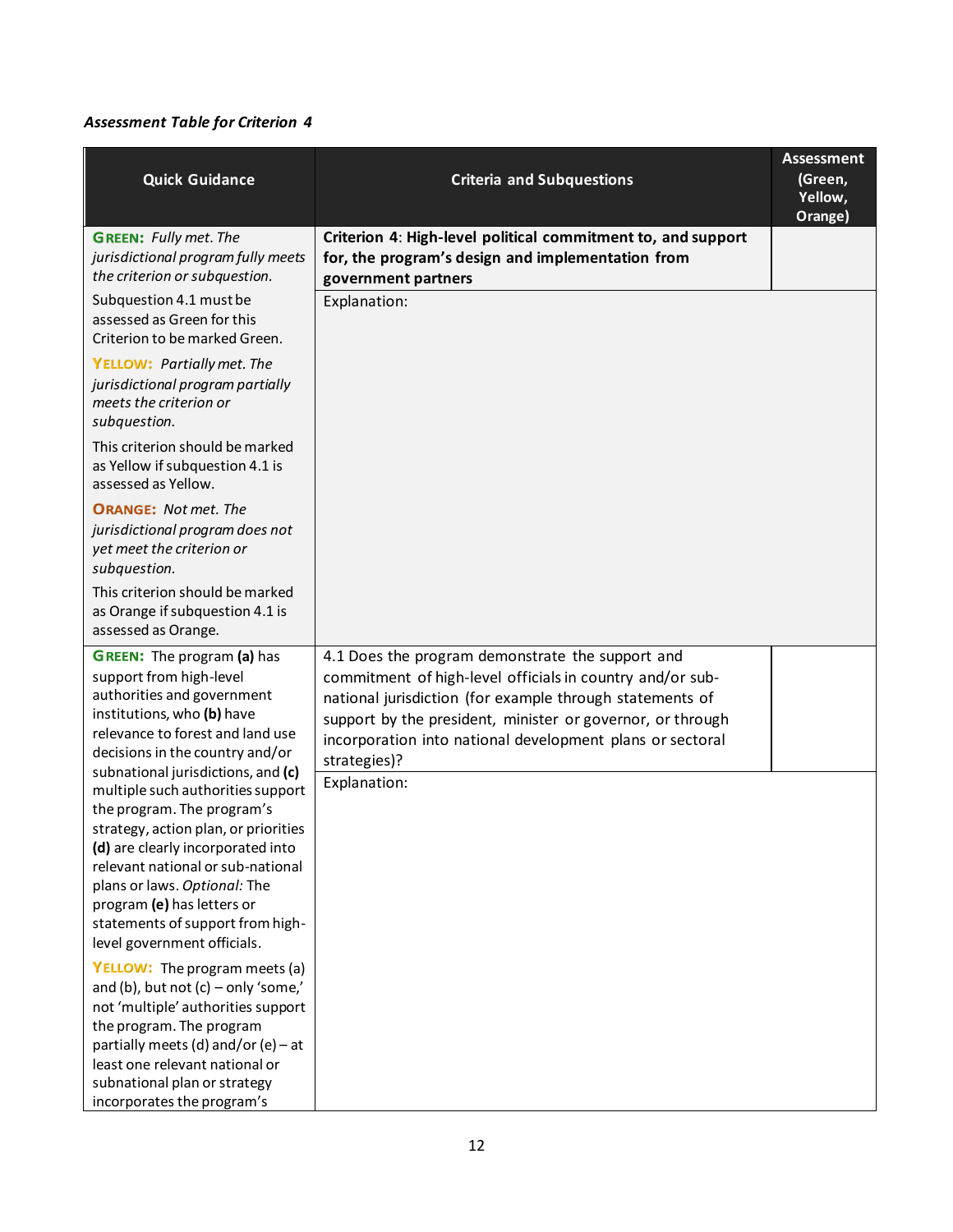| strategy, action plan, or<br>priorities, and/or the program<br>has statements of support from<br>high-level officials.<br><b>ORANGE:</b> The program does not<br>meet (a), (c), or (d).                                                                                                                                                           |                                                                                                                                                                                                                                                                                                                                                                                    |
|---------------------------------------------------------------------------------------------------------------------------------------------------------------------------------------------------------------------------------------------------------------------------------------------------------------------------------------------------|------------------------------------------------------------------------------------------------------------------------------------------------------------------------------------------------------------------------------------------------------------------------------------------------------------------------------------------------------------------------------------|
| <b>GREEN:</b> The program (a)<br>formally participates in one or<br>more international initiatives that<br>provide technical or financial<br>support for jurisdictional REDD+<br>or landscape programs.<br><b>YELLOW:</b> The program does not<br>meet (a).<br>ORANGE: n/a                                                                        | 4.2 Does the program participate in an international initiative<br>that provides technical or financial support for jurisdictional<br>forest and climate programs (for example FCPF Carbon Fund,<br>VCS Jurisdictional and Nested REDD Initiative, Governors<br>Climate and Forest Fund, REDD Early Movers, major bilateral<br>results-based payment partnership)?<br>Explanation: |
| Answer only if 4.2 is Yellow<br><b>GREEN:</b> The program (a)                                                                                                                                                                                                                                                                                     | 4.3 If no, are there other partners involved in supporting the<br>implementation of the program?                                                                                                                                                                                                                                                                                   |
| benefits from the design and<br>implement-ation support of<br>another major partner, i.e. major<br>foundations, NGOs, private<br>sector companies, or<br>development banks; or (b) has<br>sufficient resources to design and<br>fully implement the program.<br><b>YELLOW:</b> The program does not<br>yet meet (a) or (b), above.<br>ORANGE: n/a | Explanation:                                                                                                                                                                                                                                                                                                                                                                       |

| <b>Supporting text</b> | Copy relevant text from submitted documents below to demonstrate the basis of scoring |           |
|------------------------|---------------------------------------------------------------------------------------|-----------|
| decisions above        |                                                                                       |           |
| <b>Criterion</b>       | <b>Relevant text</b>                                                                  | Reference |
| 4                      |                                                                                       |           |
|                        |                                                                                       |           |
|                        |                                                                                       |           |
|                        |                                                                                       |           |
|                        |                                                                                       |           |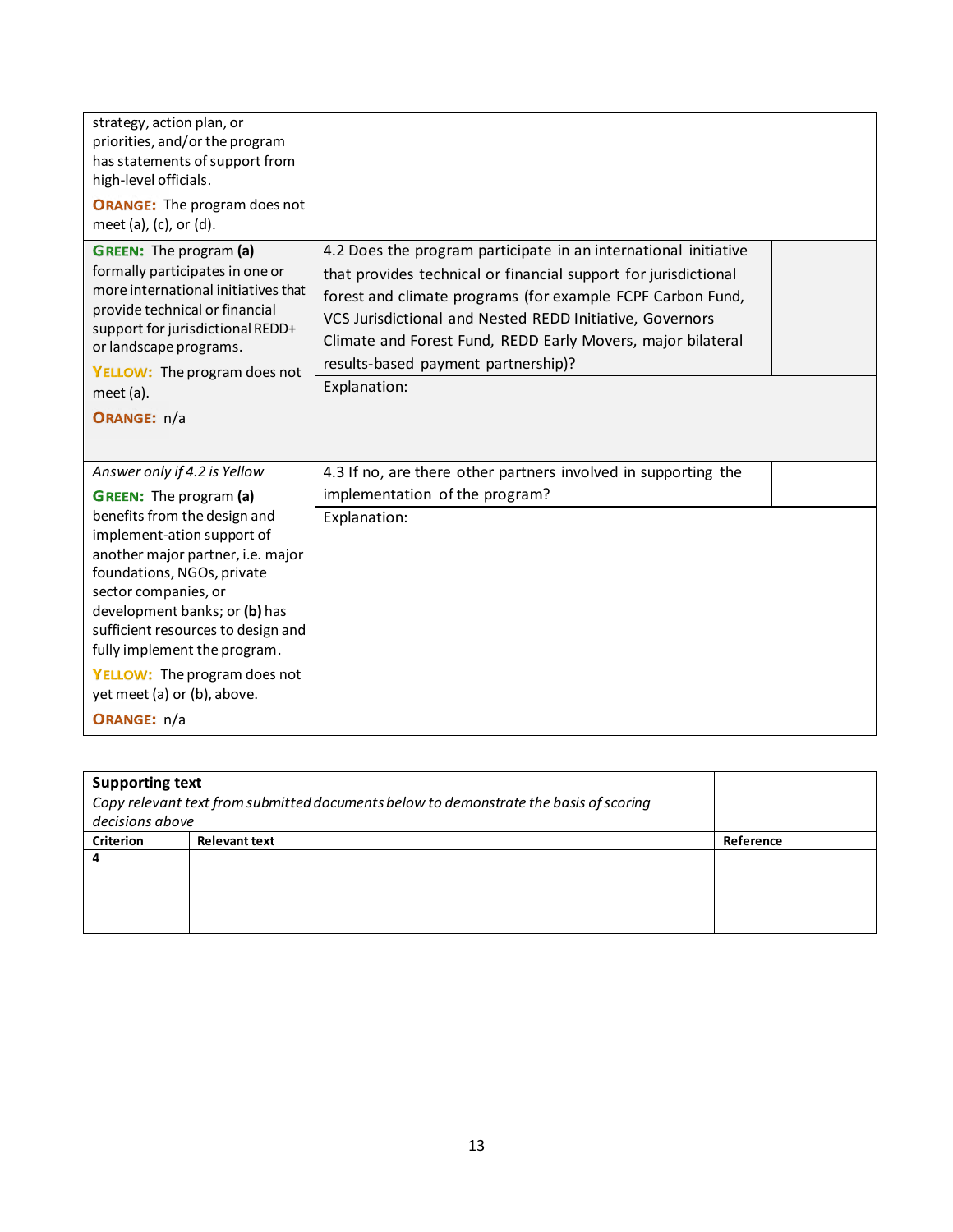|                                                                                                                                                                                                                                                                                                  | <b>Criteria and Subquestions</b>                              | <b>Assessment</b>  |
|--------------------------------------------------------------------------------------------------------------------------------------------------------------------------------------------------------------------------------------------------------------------------------------------------|---------------------------------------------------------------|--------------------|
| <b>Quick Guidance</b>                                                                                                                                                                                                                                                                            |                                                               | (Green,            |
|                                                                                                                                                                                                                                                                                                  |                                                               | Yellow,<br>Orange) |
| <b>GREEN: Fully met. The</b>                                                                                                                                                                                                                                                                     | Criterion 5: Stakeholder engagement in the program's          |                    |
| jurisdictional program fully meets                                                                                                                                                                                                                                                               | development and implementation                                |                    |
| the criterion or subquestion.                                                                                                                                                                                                                                                                    | Explanation:                                                  |                    |
| Subquestion 5.1 must be<br>assessed as Green for this<br>Criterion to be marked Green.<br>Subquestion 5.2 must be<br>assessed as Green or Yellow for<br>this Criterion to be marked<br>Green.                                                                                                    |                                                               |                    |
| <b>YELLOW: Partially met. The</b><br>jurisdictional program partially<br>meets the criterion or<br>subquestion.                                                                                                                                                                                  |                                                               |                    |
| This criterion should be marked<br>as Yellow if subquestion 5.1 is<br>assessed as Yellow or<br>subquestion 5.2 is assessed as<br>Orange.                                                                                                                                                         |                                                               |                    |
| <b>ORANGE: Not met. The</b><br>jurisdictional program does not<br>yet meet the criterion or<br>subquestion.                                                                                                                                                                                      |                                                               |                    |
| This criterion should be marked<br>as Orange if subquestion 5.1 is<br>assessed as Orange.                                                                                                                                                                                                        |                                                               |                    |
| <b>GREEN:</b> The program strategy or                                                                                                                                                                                                                                                            | 5.1 Was the strategy or action plan developed in consultation |                    |
| action plan (a) was developed in<br>consultation with representatives                                                                                                                                                                                                                            | with representatives of all stakeholder groups?               |                    |
| from a range of stakeholder<br>groups relevant to or interested<br>in the program, and (b)<br>stakeholder involvement was<br>substantial. Consultations (c)<br>included vulnerable and<br>marginalized groups and (d) were<br>conducted in a manner<br>appropriate to each stakeholder<br>group. | Explanation:                                                  |                    |
| <b>YELLOW:</b> The program meets<br>(a), but not (b), (c) and/or (d).                                                                                                                                                                                                                            |                                                               |                    |
| <b>ORANGE:</b> The program does not<br>meet (a).                                                                                                                                                                                                                                                 |                                                               |                    |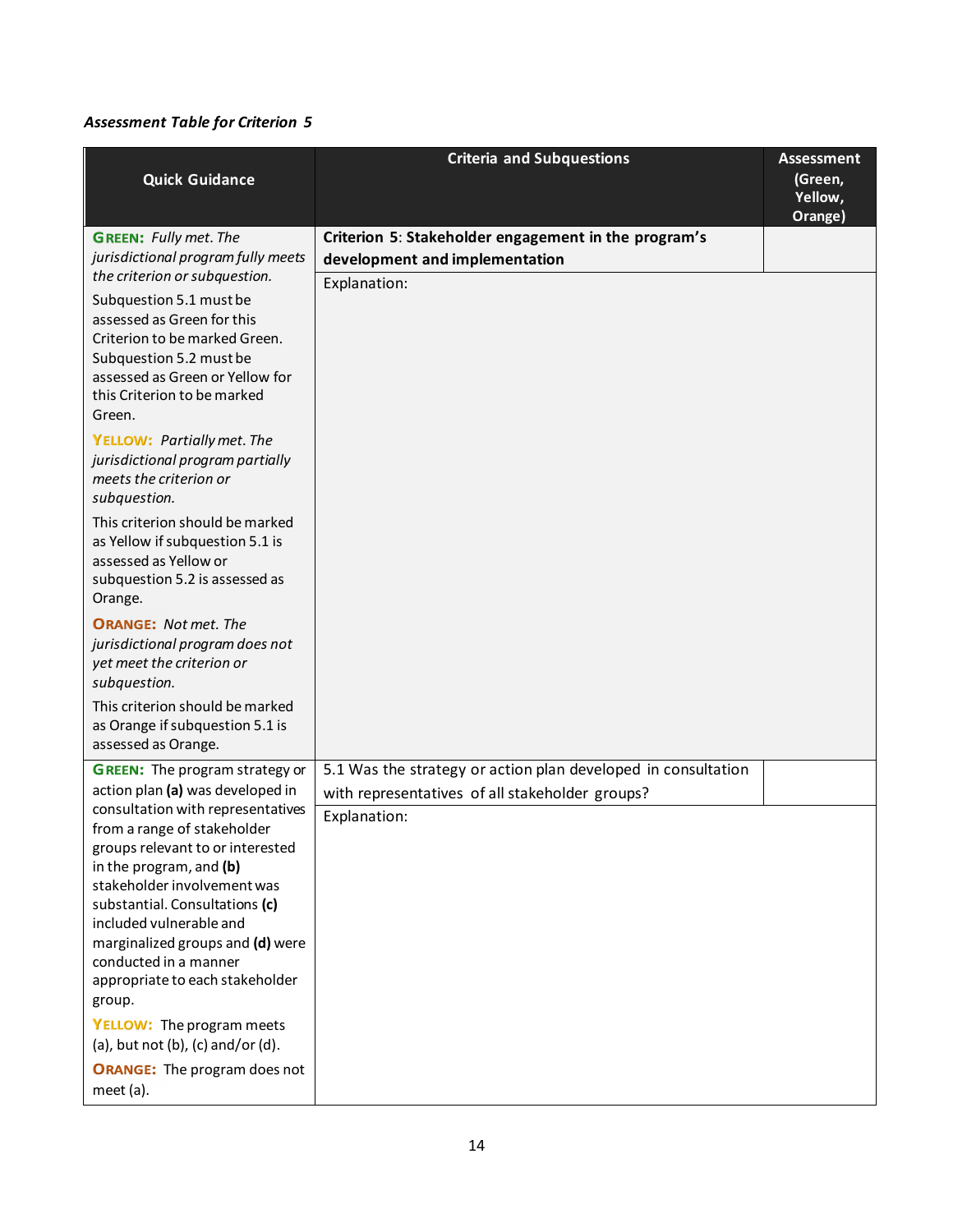| <b>GREEN:</b> The program (a) has a<br>clear plan for continued                                                                                                                                        | 5.2 Is there a plan for stakeholder consultation and<br>engagement during the implementation of the program?          |  |
|--------------------------------------------------------------------------------------------------------------------------------------------------------------------------------------------------------|-----------------------------------------------------------------------------------------------------------------------|--|
| stakeholder engagement during<br>the implementation of the<br>program which (b) includes<br>marginalized groups, and (c) will<br>be conducted in a manner<br>appropriate to each stakeholder<br>group. | Explanation:                                                                                                          |  |
| <b>YELLOW:</b> The program does not<br>yet meet (a), but there is (d) an<br>indication that such consultations<br>will continue, meeting (b) and (c)<br>above.                                         |                                                                                                                       |  |
| <b>ORANGE:</b> The program does not<br>at least meet (d).                                                                                                                                              |                                                                                                                       |  |
| <b>GREEN:</b> The program (a) is<br>subject to or includes one or                                                                                                                                      | 5.3 Is there an effective, transparent and accessible grievance<br>redress mechanism for the strategy or action plan? |  |
| more grievance redress<br>mechanisms which (b) is fully<br>operational and (c) is accessible<br>and transparent.                                                                                       | Explanation:                                                                                                          |  |
| <b>YELLOW:</b> The program meets<br>$(a)$ , but not $(b)$ and/or $(c)$ .                                                                                                                               |                                                                                                                       |  |
| <b>ORANGE:</b> The program does not<br>meet (a).                                                                                                                                                       |                                                                                                                       |  |

| <b>Supporting text</b> |                                                                                       |           |  |
|------------------------|---------------------------------------------------------------------------------------|-----------|--|
|                        | Copy relevant text from submitted documents below to demonstrate the basis of scoring |           |  |
| decisions above        |                                                                                       |           |  |
| <b>Criterion</b>       | <b>Relevant text</b>                                                                  | Reference |  |
|                        |                                                                                       |           |  |
|                        |                                                                                       |           |  |
|                        |                                                                                       |           |  |
|                        |                                                                                       |           |  |
|                        |                                                                                       |           |  |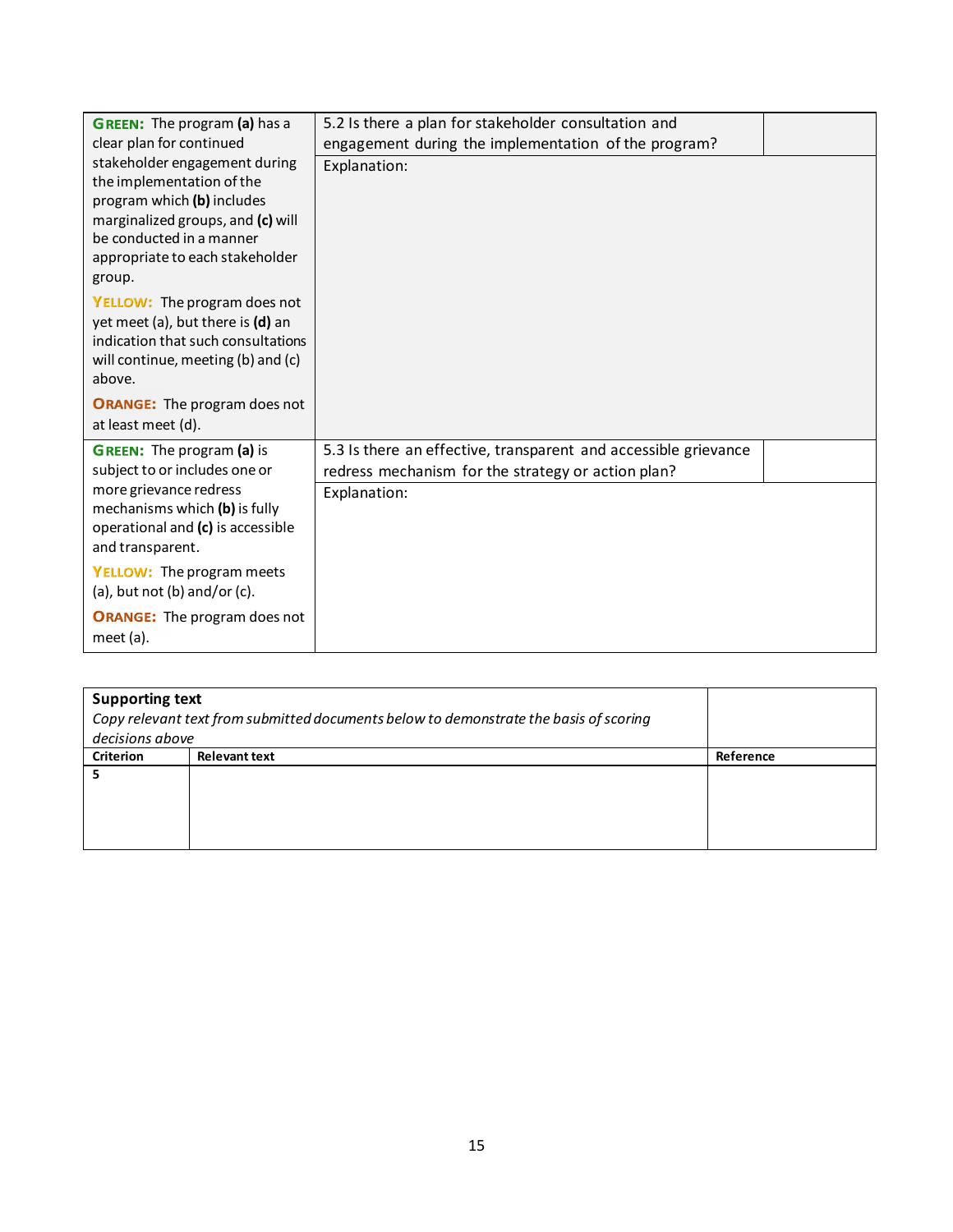| <b>Quick Guidance</b>                                                                                                                                                                                                  | <b>Criteria and Subquestions</b>                                                                                                                               | <b>Assessment</b><br>(Green,<br>Yellow,<br>Orange) |
|------------------------------------------------------------------------------------------------------------------------------------------------------------------------------------------------------------------------|----------------------------------------------------------------------------------------------------------------------------------------------------------------|----------------------------------------------------|
| <b>GREEN:</b> Fully met. The<br>jurisdictional program fully meets<br>the criterion or subquestion.                                                                                                                    | Criterion 6: Location in a country with an ambitious national<br><b>UNFCCC target (currently called a Nationally Determined</b><br><b>Contribution or NDC)</b> |                                                    |
| Through 2020: Subquestion 6.1<br>must be assessed as Green or<br>Yellow for this Criterion to be<br>marked Green. Post-2020:<br>Subquestion 6.1 must be<br>assessed as Green for this<br>Criterion to be marked Green. | Explanation:                                                                                                                                                   |                                                    |
| YELLOW: n/a                                                                                                                                                                                                            |                                                                                                                                                                |                                                    |
| <b>ORANGE:</b> Not met. The<br>jurisdictional program does not<br>yet meet the criterion or<br>subquestion.                                                                                                            |                                                                                                                                                                |                                                    |
| This criterion should be marked<br>as Orange if subquestion 6.1 is<br>assessed as Orange.                                                                                                                              |                                                                                                                                                                |                                                    |
| <b>GREEN:</b> The program's country                                                                                                                                                                                    | 6.1 Has the country submitted an ambitious Nationally                                                                                                          |                                                    |
| (a) has submitted an NDC which<br>is listed on the UNFCCC registry.                                                                                                                                                    | Determined Contribution (NDC)?<br>Explanation:                                                                                                                 |                                                    |
| (NDC Registry (interim):<br>https://www4.unfccc.int/sites/nd<br>cstaging/Pages/Home.aspx)                                                                                                                              |                                                                                                                                                                |                                                    |
| YELLOW: Through 2020 only:                                                                                                                                                                                             |                                                                                                                                                                |                                                    |
| the country (b) has submitted an<br>INDC but has not submitted an                                                                                                                                                      |                                                                                                                                                                |                                                    |
| NDC (i.e. the country has not yet<br>submitted an instrument of                                                                                                                                                        |                                                                                                                                                                |                                                    |
| ratification/accession to formally                                                                                                                                                                                     |                                                                                                                                                                |                                                    |
| join the Paris Agreement, or has<br>requested that their INDC not                                                                                                                                                      |                                                                                                                                                                |                                                    |
| convert to an NDC upon                                                                                                                                                                                                 |                                                                                                                                                                |                                                    |
| ratification).                                                                                                                                                                                                         |                                                                                                                                                                |                                                    |
| <b>ORANGE:</b> The country does not<br>meet (a) or (b).                                                                                                                                                                |                                                                                                                                                                |                                                    |
| FLR in NDCs Analysis spreadsheet                                                                                                                                                                                       | 6.2 Does the country's NDC include forests and/ or land use?                                                                                                   |                                                    |
| provides relevant language on<br>forests and land use in 165 country                                                                                                                                                   | Explanation:                                                                                                                                                   |                                                    |
| NDCs as of February 2018:<br>https://infoflr.org/sites/default/files/                                                                                                                                                  |                                                                                                                                                                |                                                    |
| 2018-<br>07/flr in ndcs analysis table.xlsx                                                                                                                                                                            |                                                                                                                                                                |                                                    |